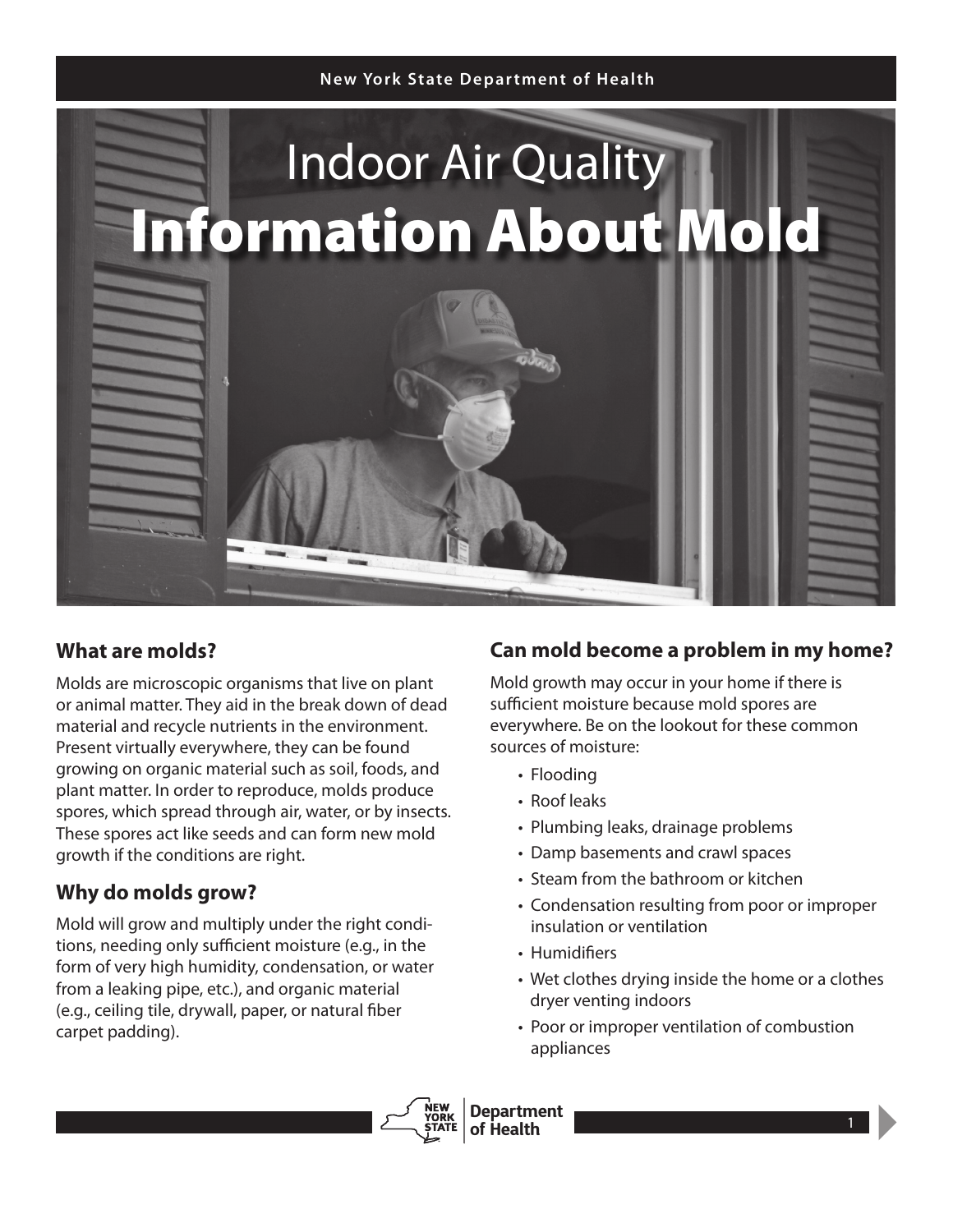Indications of a moisture problem may include discoloration of the ceiling or walls, warping of the floor, or condensation on the walls or windows. The key to preventing mold growth is to control all moisture problems.

# **Should I be concerned about mold in my home?**

Mold can be a concern in the home and should not be allowed to grow. Extensive mold contamination may cause health problems as well as damage to the home.

# **Can mold make my family sick?**

Exposure to mold can cause health effects in some people. The most common effects are allergic responses from breathing mold spores. These allergic responses include hay fever or asthma and irritation of the eyes, nose, throat or lungs. We usually cannot say how much mold is too much as our reactions to allergens can vary greatly depending on individual sensitivity. Allergic responses can come from exposure to dead as well as to living mold spores. Therefore, killing mold with bleach and or other disinfectants may not prevent allergic responses.

Less common effects of mold exposure include infections and toxic effects. Serious infections from living molds are relatively rare and occur mainly in people with severely suppressed immune systems. Many types of molds may produce toxins but only under certain growth conditions. Toxic effects have been reported from eating moldy grain, but evidence is weak that breathing mold spores in buildings causes toxic effects.

#### **What are common symptoms of mold exposure?**

Allergy and irritation are the most common symptoms of mold exposure. Although symptoms will vary, the most common symptoms seen in people exposed to mold indoors include:

- Nasal and sinus congestion
- Eye irritation, such as itchy, red, watery eyes
- Respiratory problems, such as wheezing and difficulty breathing
- Cough
- Throat irritation



- Skin irritation, such as a rash
- Headache

## **Who is most at risk for health problems from mold exposure?**

Exposure to high amounts of mold is not healthy for anyone, so obvious mold growth in the home should be cleaned up. However, some individuals may be more susceptible to health problems from mold exposure. These include:

- Individuals with current respiratory sensitivities (e.g., allergies, asthma, or emphysema)
- Individuals with a compromised immune system (e.g., HIV/AIDS infection, organ transplant patients, or chemotherapy patients)

### **Are some molds more harmful than others?**

Any extensive indoor mold growth should be treated as a potential health concern and removed as soon as practical no matter what species of mold is present. Identify and correct the source of moisture so that mold will not grow back.

# **How do I know if I have a mold problem?**

A mold problem can usually be seen or smelled. Mold growth may often appear as slightly furry, discolored, or slimy patches that increase in size as they grow. Molds also produce a musty odor that may be the first indication of a problem. The best way to find mold is to examine areas for visible signs of mold growth, water staining, or follow your nose to the source of the odor. If you can see or smell mold, you can assume you have a mold problem. Other clues include excess moisture and water damage. It may be necessary to look behind and underneath surfaces, such as carpets, wallpaper, cabinets, and walls.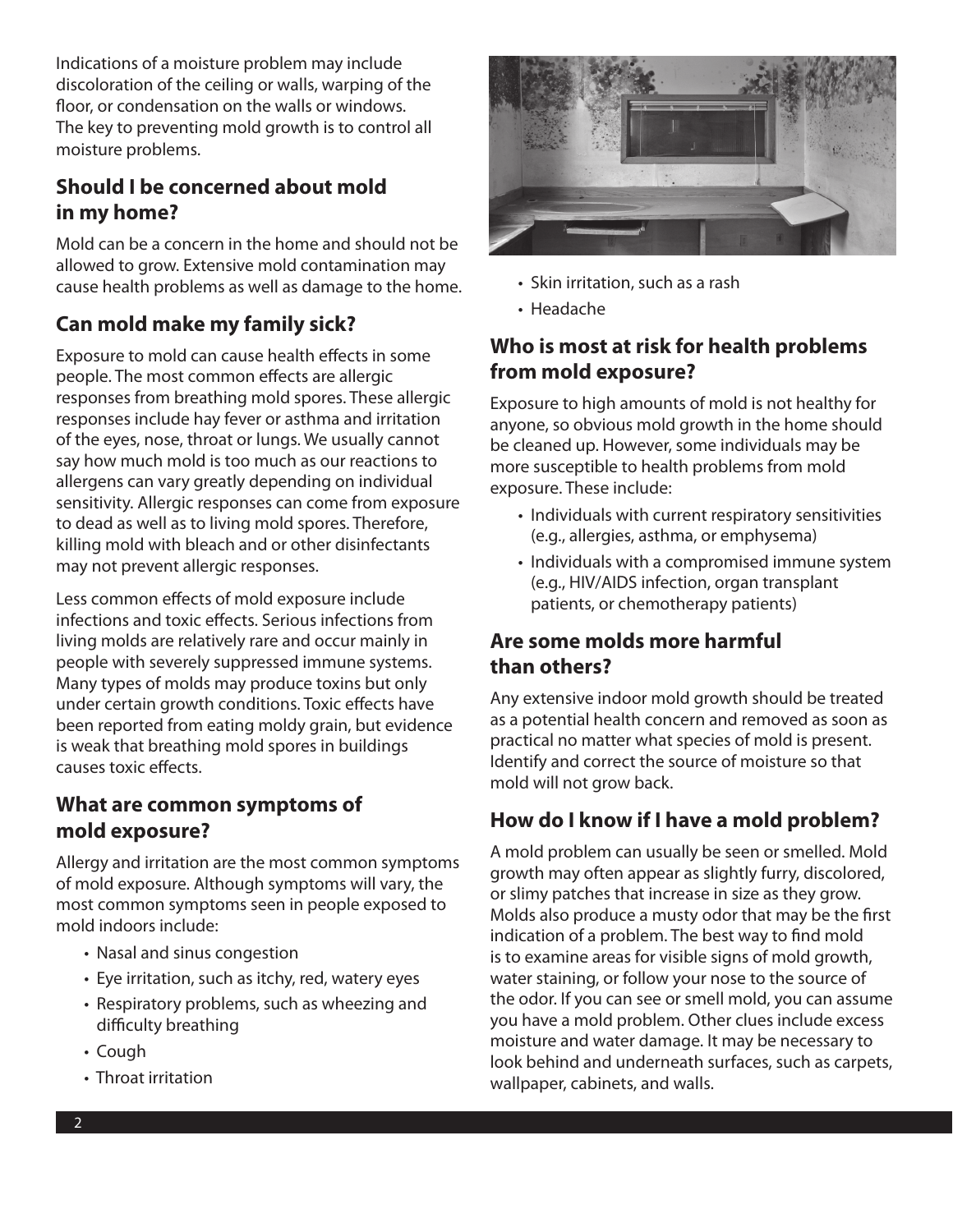There are some areas of the home that are always susceptible to mold growth and should be part of routine cleaning to keep them under control. They are seldom the cause of significant health effects. These are:

- The seal on the refrigerator door
- Shower curtains
- Window moldings
- Shower stalls and bathroom tiles
- Surfaces on and around air conditioners

#### **Should I have my home tested for mold?**

Sampling can be expensive. The results are also difficult to interpret partially because we have very limited information about what level of mold exposure is associated with health effects. In some cases, knowing the type of mold that is present can be helpful, but for most cases, sampling is unnecessary. Overall, the best practice regardless of the type or amount of mold is to promptly clean up any mold growth in your home and to correct the water problem that caused it.

# CLEANING UP MOLD: How to get rid of it

- **1.** The first step to mold cleanup is to control the moisture problem. The source of the water must be identified and corrected.
- 2. Porous materials with extensive mold growth should be discarded (e.g., drywall, carpeting, paper, and ceiling tiles).
- 3. All wet materials must be thoroughly dried. If that is not possible, they should be discarded.



- 4. Mold growing on hard surfaces (e.g. wood and concrete) can be cleaned. Small areas can be scrubbed with a cleaning rag wetted with diluted detergent. Rubber gloves and a dust mask are recommended for jobs other than routine cleaning. For a large mold problem or if you are highly sensitive to mold, an experienced professional should do the work.
- 5. In areas where it is impractical to eliminate the moisture source, a 10% bleach solution can be used to keep mold growth under control. In areas that can be kept dry, bleach is not necessary, as mold cannot grow in the absence of moisture. When using bleach, ensure that enough fresh air is available because bleach may cause eye, nose, or throat irritation.
- **6.** Continue to monitor the area for new mold growth and signs of moisture. This may indicate the need for further repairs or material removal.